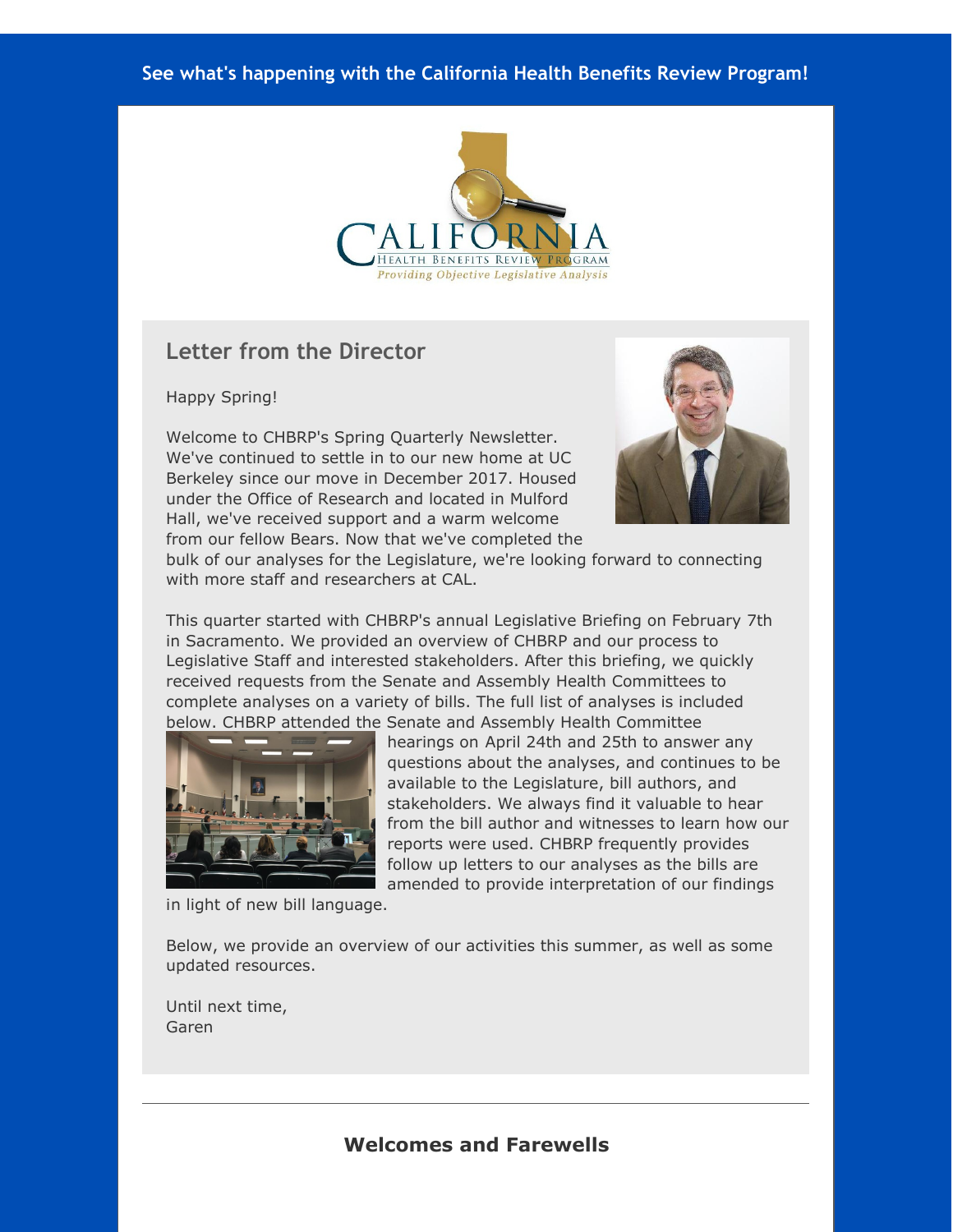

CHBRP will be welcoming a new Graduate Intern, **Christie Ahn**, on May 14. She is a current Master of Public Health candidate in Health Policy and Management at UC Berkeley. She is interested in health care reform, quality improvement, and eliminating health disparities. Prior to beginning the program in August 2017, she worked for over 3 years at Beacon Health System in northern Indiana. She holds a Bachelor of Arts in Political Science from the University of Notre Dame and is scheduled to graduate with a Master of Public Health from UC Berkeley in May 2019. We look forward to Christie sharing her many talents with us!

CHBRP Intern **Juan Miramontes'** last day with us was in March, as he prepares for graduation from UC Berkeley. This summer, Juan will be participating in an eightweek internship through Health Career Connection with The Permanente Medical Group in their Referral Operations Department. We wish Juan the very best of luck in his new position.

**Karla Wood**, CHBRP's Program Specialist has returned from maternity leave after having a little girl in December 2017. Welcome back!

## **CHBRP's 2018 Bill Analyses are Complete!**

CHBRP completed 10 analyses of legislation introduced in 2018. The reports, bill language as analyzed, and Key Findings are available for each analysis at [http://chbrp.org/completed\\_analyses/index.php](http://r20.rs6.net/tn.jsp?f=0013vy0lFf0e7IothOZu5jLHDOzoGNrohmA7YCoUyJxOe87qZsZaoZJK0C2Pptzv_hAiA2i3zoa5tPBeL24lcFXL0jxslgS5jThMQzEb3xtxEl_I8OfrJ_4iPkMcgP9dgoib3hxAZ_VTDx6uIwc_Dnv4n6Bv40PZX4IfnqCxKR7a5z8bF7uVez2hHCarjO-huVSTILBIrNtGIgH959b28D_vwhx6Agvx4oTHdlwAkHqzh9IWA-XmychU1eveYr3IDvZosRYCA142zl1-HeBZGo7laxHu4cFcGYZgkg3HlZbhRXiQcjobRXAUM9bhneAvV42TawMS5-s5rIPkbj3z1rTcNyT0BC-l4xF&c=&ch=).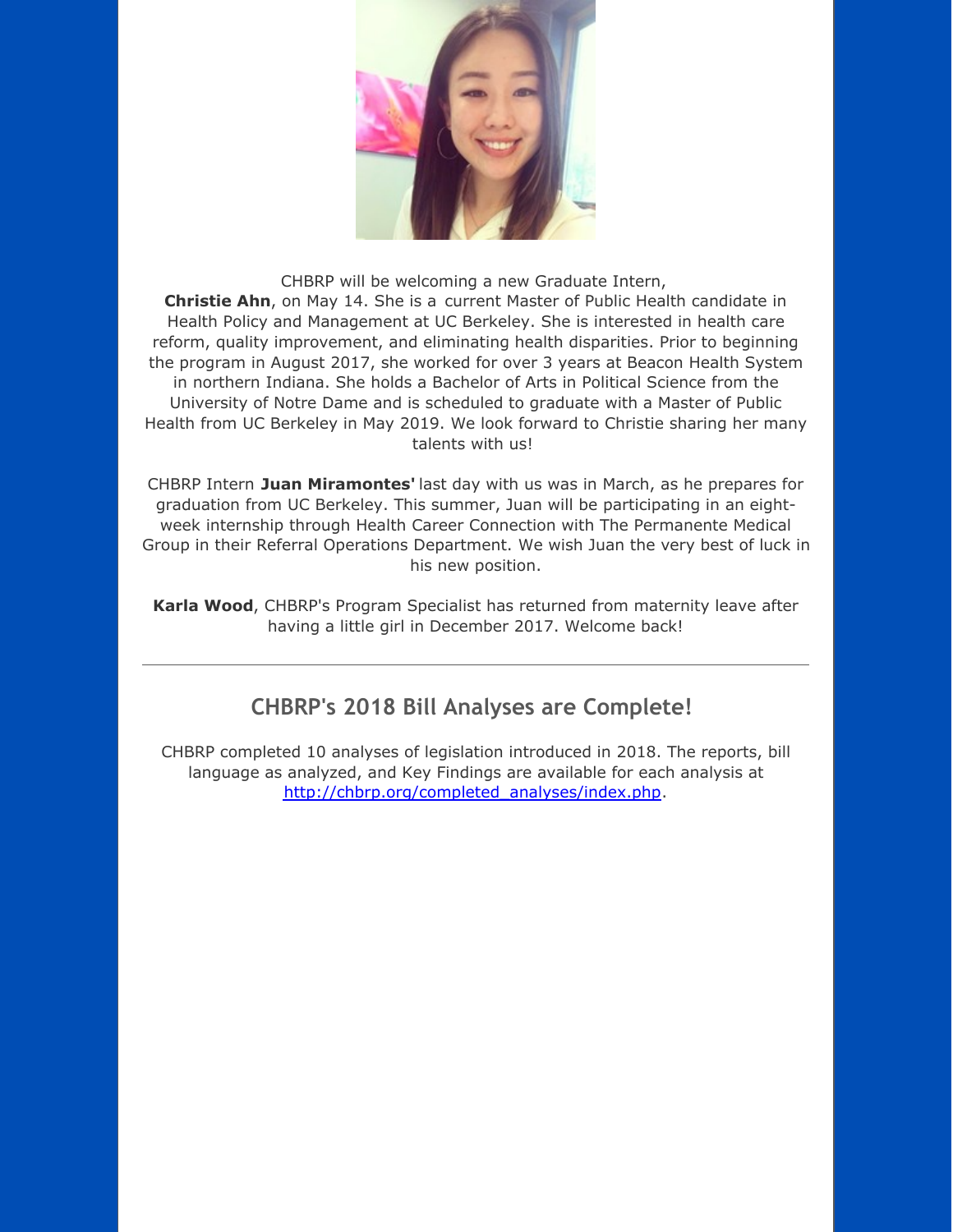

## **Looking Ahead: Summer 2018**

Every year, usually in the summer, CHBRP staff meets with each of its stakeholders, including legislative staff, health plans, and health plan associations to review the past analytical cycle and discuss any trends on the horizon. Here's a sampling of the stakeholders CHBRP will be meeting with this year:



On June 4th, CHBRP's UC Faculty and Researchers will convene in Berkeley, CA to discuss this past year's bills and identify ways to improve its work. We'll keep our website updated with new work projects that come out of this meeting, so stay tuned!

# **Academy Health 2018**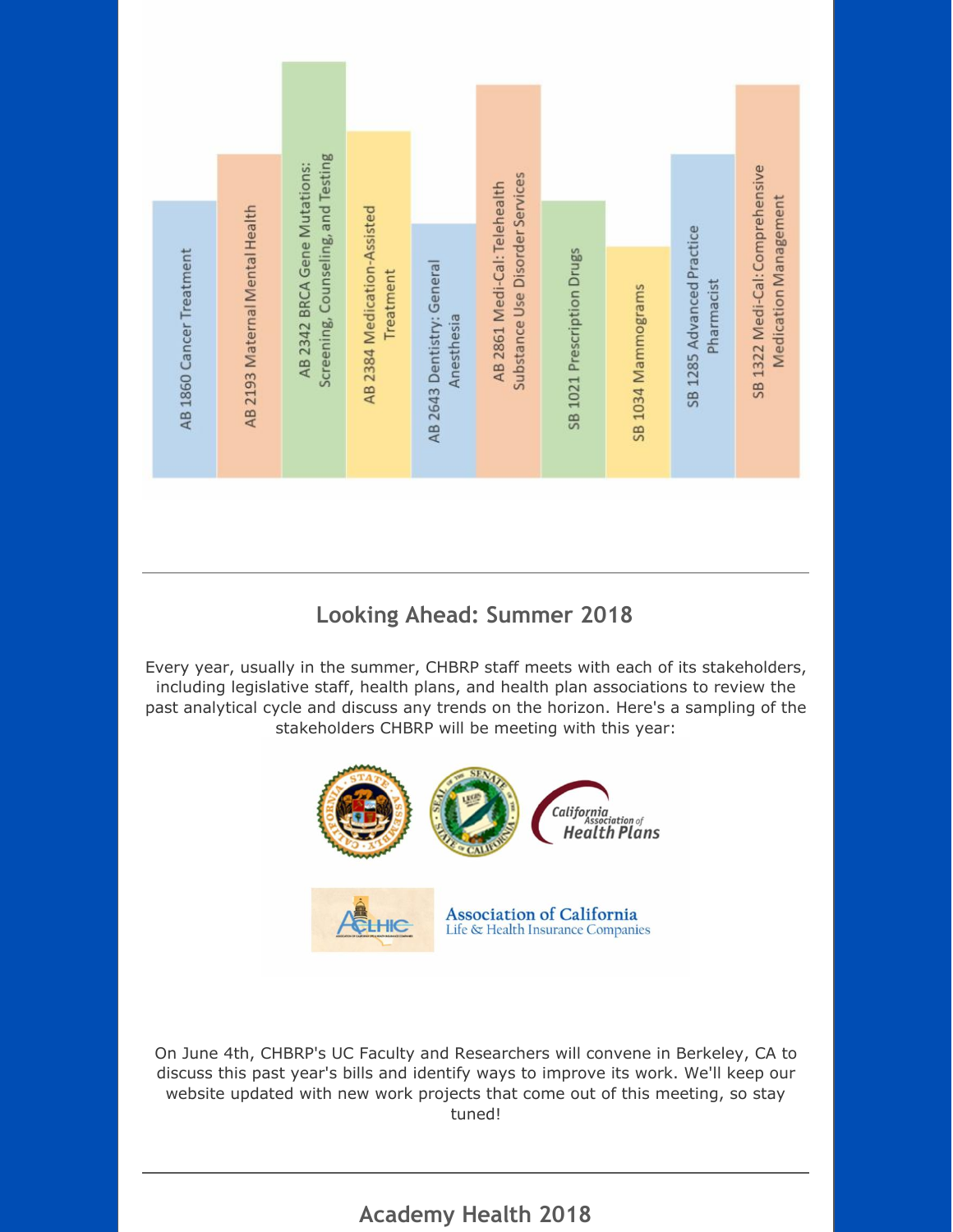CHBRP Staff Members, **John Lewis** and **Erin Shigekawa** will be attending Academy Health's Annual [Research](http://r20.rs6.net/tn.jsp?f=0013vy0lFf0e7IothOZu5jLHDOzoGNrohmA7YCoUyJxOe87qZsZaoZJK0C2Pptzv_hAmiP03ZIERVLq8lH7zU3LX_unJANNKYtdsonJTC0aa58I8Qu124VKpS6HTRRkj1CPvmCs4ELAfxngkgtazeyssT5seNTHPRqq8KIZdY4iSj4JYRN76JuhuuZaMshJVOkc4a32PQzFoicDHuemvrZuOr8JFQFQBoBACx7YCJe41-S0C9435vmju2i6b0XBAFvSMdX8lSVxfkJTLXS1duHMCxft-jre74YHY9cq-mVzlK5kMtuD4NwwXRaJKGCEaI-ImzEe-CjlpHl3Cm9_AgWs4XD8tMrQLl82M-I3vILvmbFBQzVcn4UinwTDeMww0qLx9WGOdFVXgU0=&c=&ch=) Meeting in Seattle, WA, June 24-26. Stay tuned for updates from John and Erin on social media.

Erin will be presenting on Exploring a Universal Lead Screening Requirement: A California Case Study and CHBRP Faculty Task Force Member, **Sara McMenamin** will have a poster on the same topic. Also, presenting, is CHBRP Task Force Member, **Riti Shimkhada**: The Potential Impact of a Policy Change That Would Allow Preventive Asthma Service Providers to Provide Asthma Education and Environmental Trigger Assessment in California.

## **CHBRP Updated Resources**

The Federal Preventive Services Health Insurance Benefit Mandate and [California's](http://r20.rs6.net/tn.jsp?f=0013vy0lFf0e7IothOZu5jLHDOzoGNrohmA7YCoUyJxOe87qZsZaoZJK0C2Pptzv_hATq-dy4ayfe9_uaTPjHFA09SRvx08vOowsQSIKFsM2lGKjABvZ1GIhM68V0W-jbquGnDVHOU4rlEEC2jrcIaD2HMFkuVbKFwGWAPg_NBZtlB7eshtclF29njrMfsqhoa_jbl8OyhUnK6q4l6hT0XQCEXUtrff07z3jqMFUPnJkaZCMOGnqkjG6MEsH4y8zPGQS_j8NEP0QHrmby1XcVr28fNHPg8aKDVDYW4GPAN7aiD6Tl7zY4ui9RWZuvZL9P3fXRD2o3iwVXIJaKwgWWHWu6DmsyBy43HH2BUyrIGzlgIhxQQHeGnmwfoHVqgKp642OI9vR85k6QaTFQLfkb_UGxm-gN9psDncRv1A_9bAf644Hra-8GtX98Afn_t6oHckGYkrQ8z-huo=&c=&ch=) Health Insurance Benefit Mandates provides a list of preventive services nongrandfathered group and individual health insurance plans and policies must cover without cost-sharing.

As part of CHBRP's analyses, CHBRP annually updates its Cost and Coverage Model, with includes Estimates of Sources of Health [Insurance](http://r20.rs6.net/tn.jsp?f=0013vy0lFf0e7IothOZu5jLHDOzoGNrohmA7YCoUyJxOe87qZsZaoZJK0C2Pptzv_hABAIkS9hjF597XtCxH-_cFgZV2Qs4zaZC2PBbJI1BcPM_qNvnshZaTVmbqNKDpzRf0dKP2lH01fyY2jFqNx8KjX7hlcD8FlCzZO2BAeOi-HTBLF05l16ujnbEvIcQzrHSRAYoWLg-SH6bfK_xUXPiID4kfeRlNIwQoki7DNqbpHfOvJfDWXOJCVXTVjvTr4w6T2Ut-Qeqj8bPWGMWv3ylX35b1OiZ5ZHSbzHCe3MEeIF1UXHUrWFRWiOeKcXDN7doIgXiLwoXsfW8PvXyMORhRAKrtF2U8dIvdQ51EgDKT6LS_Blm6xyrACFzorVe0eU9PzBBcGbNErD5Wn7_CP0i3BAiC3Fqat29xBidWTKT_qdl8WGIt5x_2A==&c=&ch=) in California for 2019 .

Slides from CHBRP's 2018 Annual [Legislative](http://r20.rs6.net/tn.jsp?f=0013vy0lFf0e7IothOZu5jLHDOzoGNrohmA7YCoUyJxOe87qZsZaoZJKyBjzpEIDeo02yfniDrblL4AwpiYe-2KboK-dqM5FSS0iRVw-zEhsvvr9G9Z2N9Wnj7xceWP6dNj7Ne_FdkM5nJiSghzYE2nIW0dmDwfrT9EE0chkQi-KOJ_BeTLulg-chG6YgEPcs8w82Wls_XfBKSm6DGpzzUqP0S9kRpUBGoUcfFgSh-gC0XruVIrIIQfV5KVZxpCO8nGVbSO_1XSe0GrR1mubYxH2BZLqjfA7o0LOMnbZS3lhazmer0gR3-1lq5IkR2FQnWqx8z7zVaE_sZFK7yjlk1sg9NkUrD3IaUQ&c=&ch=) Briefing

CHBRP faculty and researchers **Sara McMenamin, Sarah Hiller, and Riti Shimkhada**, along with CHBRP staff **Erin Shigekawa** recently published an article, "Universal Lead Screening [Requirement:](http://r20.rs6.net/tn.jsp?f=0013vy0lFf0e7IothOZu5jLHDOzoGNrohmA7YCoUyJxOe87qZsZaoZJK0C2Pptzv_hAbLfCfIO6K3XilH8IqpADhSSkhQg-iS01C3Ogj-tZ3UhsGMUoByHKvNIuNCwY4gQywJydmY_J0ffLd58_SUxyEU_6J5YWzda2iOIb6wZt9Jd48VwnCKa6TVFqvTrxRB5s6vJlkO9MKrO70O6kokQmRisK-Pu04V-PBkXZEE6ublYjwvpFU-_RufxS_MDd5_RO674X8QI4XyUyCNjWCPFSEtjkVBvWHi2owpvKr4If0eBPHcISuM1ycOouT6AVAAGuHrXyGV48cSKcHgxXtGfd6hLoSHZTkjYfbe4gmBAyfQqyTh4w_JXQyionn3gE1QXq3KUfXutlXG8=&c=&ch=) A California Case Study " in the American Journal of Public Health.

### **Faculty Recognition**

Congratulations to **Ninez Ponce**, CHBRP's Co-Vice Chair for Cost Impact, who was appointed as new director of the UCLA Center for Health Policy Research at the Fielding School of Public Health. **Jerry Kominski** will remain as Senior Fellow and Professor, and we are indebted to him for his extraordinary leadership and innumerable contributions (including to CHBRP). View Press [Release](http://r20.rs6.net/tn.jsp?f=0013vy0lFf0e7IothOZu5jLHDOzoGNrohmA7YCoUyJxOe87qZsZaoZJK0C2Pptzv_hA7Jx9aG0fZsmuXJ3xSXKb7X21O6PVOEy3QldHXGuqJCVHiKVwTKPACu8HdGpS6HSvYZbwf2e4bvmXexvrgiKfPtqVnMNsD98Jb-NlWTyLzVezU69f5wb7PRnA81l5vPromtDCTUY6ZusK_P1aTcfFroakkZoxbMLEzkHTGSmJbZx1UL25E7rFWq2c5Pkvq5TVO17_P4ex4eds6nzyXJGoZK6Jk0vdbcH17ewd9T0iDJW2i1VMG26vaheC5s2nBk3sJFu4_dfyi53Icja_C-FtFQr3jnLhV0yLi0fEX4q26CUyOMV8iR9pB_gkCEbbkUh6ktZTloL0MNSbMa-6HradsHpTCGP3lziZ&c=&ch=).

CHBRP's Vice Chair for Medical Effectiveness, **Janet Coffman**, authored a report on California's potential future shortage of qualified and diverse behavioral health professionals: [California's](http://r20.rs6.net/tn.jsp?f=0013vy0lFf0e7IothOZu5jLHDOzoGNrohmA7YCoUyJxOe87qZsZaoZJK0C2Pptzv_hAz_oiP2tlkgcQielKBhgnWE8jOrbSx482fyJF_-6ZV8B2hMunhIsgdmxwHSUwgSQqi8_BiEVuAU3ciApvk-iAvAHnJzcd2_bLCSLjkaFc78zJX5K34rVxJ3RWQDTvia3K7hFCHPdb8XGxkM87DCQkJw5bpdMLN5s1gDGLPuOUi0Z153bQzQcSDOTS644U7VCGR7-jtHuKWS_DDzBV8d0zyw2b0WrMs3r7AmjuAg2xoPQnKwk0w2eE-Tod9Kf4waTu0gj0AdmKUm9pC72CkPbrWlYF8YNmxGr-Ru3NZZiEuNCCZOKbmGxyqD5JU5s00V4ByJZiNgydhFEEl9gueGZd6ar2abjvKOfAFHORRxstPyw=&c=&ch=) Current and Future Behavioral Health Workforce.

## **Follow us on Social Media!**

Get the latest news and updates from CHBRP. Follow us on:

**[Twitter](http://r20.rs6.net/tn.jsp?f=0013vy0lFf0e7IothOZu5jLHDOzoGNrohmA7YCoUyJxOe87qZsZaoZJKz_lF_gL4mm_Y6xnApqG2-qJWSBzXCxGE1tAogcHjic35UD1tn5ZZYJQIRhbVWalx4UqQdZTGaHJCoKeQzJvI1XNoaojcopUbXtpnGIyla8JyHJpfTdcr8cwzjC83eVCoQ==&c=&ch=)** [Facebook](http://r20.rs6.net/tn.jsp?f=0013vy0lFf0e7IothOZu5jLHDOzoGNrohmA7YCoUyJxOe87qZsZaoZJKz_lF_gL4mm_Pid6F00Pf2hW8s7QGdCE70dBgP0S5LlVFvynNXcNHnlcpyYSm7_D3ZEAhSKL8zRKT_2NJbbVwx0W1Y0KKeh5tKWGLnYa8ip2nLJbxWBakZKkgdXgtRkcr9FlN3F2PpXP&c=&ch=) **[LinkedIn](http://r20.rs6.net/tn.jsp?f=0013vy0lFf0e7IothOZu5jLHDOzoGNrohmA7YCoUyJxOe87qZsZaoZJKz_lF_gL4mm_mN48GAievWcFXxEpj1QUeVIOOKwAWi6wBS9p6bLLgvi4CtNyZ4DX4ynI2fS3MnNNLJlvOCsFNtCu80q9V3MaDln4qVLWZ9aJTOVMh2wP1GGnk1RBHXjw8ddn-gAVz7ekZHi2N64ndfpQz0a87KKjR8k9uc-obqM7wp7HAyNg7Wg=&c=&ch=)**